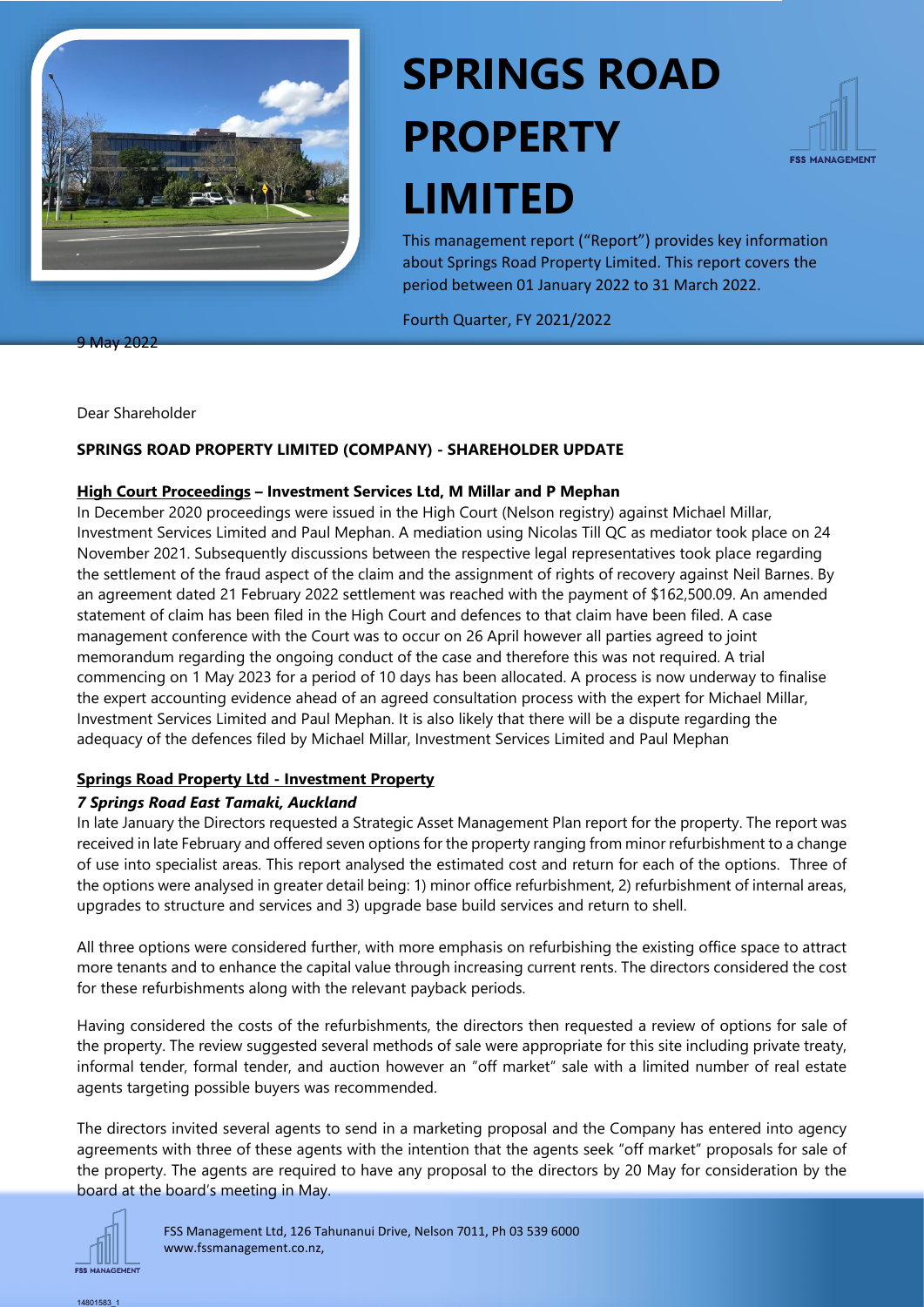The directors will consider any proposals at this meeting and a decision will be made to either complete the office refurbishment, recommend a sale to the shareholders or formulate another course of action.

If a sale is recommended, this will be a major transaction and a special resolution of shareholders will be required for the transaction to proceed. At the same time, a recommendation may be put forward to reinvest the funds into a new property or to liquidate the Company.

## **Current Tenancies**

Counties Manukau District Health Board (levels 2 and 3)

- Three-year lease term expiring 5 April 2024 with one right of renewal of three years remaining.
- Fixed annual rent increase of 3% on each anniversary of the date of commencement.
- Armourguard Security (level 1)
- A new tenant with a lease renewal in March 2023.

Cafe Concepts (rear annex)

• A new 3 year lease with a 3 year renewal in 2025. CPI rent review due upon renewal.

Kingslea School (ground floor North)

- The tenant has renewed the lease at full rent and opex for one year to 31<sup>st</sup> December 2022. They have accepted a change of carparking spaces to facilitate Café Concepts proposed additional carparks and fencing.
- Full rent, opex and recharges have been paid up to date.

Agents are continuing to show prospective tenants through the remaining vacant Ground Floor south office area. The building consent approval for the seismic improvement works has been extended for one year to April 2023. The full cost of the work including accessibility and fire escape upgrade quote has increased to \$887,500.

## **Unaudited Financial Report on 31 March 2022**

This is an unaudited update of the Company's 12-month financial information.

This information is directly from our Xero system as at 31 March 2022. It is expected that there will be changes to these numbers following an update to the year-end accounts. These are preliminary and for your information only. Confirmed numbers will be available following the audit by BDO Christchurch.

| <b>Financial information summary</b> | <b>March 2022)</b> | 2022 (1 April to 31   2021 (1 April to 31 March<br>2021 for comparison) |
|--------------------------------------|--------------------|-------------------------------------------------------------------------|
| Total rental income                  | 536,088            | 715.719                                                                 |
| Net profit before tax (NPBT)         | 290,061            | 525,893                                                                 |
| Ending equity                        | \$5,345,147        | \$5,243,055                                                             |

These figures have not yet been audited.

# **Unsolicited offer by CNP Investment Holdings LP (CNP)**

An unsolicited offer for shares at a price of \$1.30 per share was made to shareholders of the Company by CNP. The date of the offer was 24 February 2022 with an expiry date of 27 March 2022. Following the expiry of this unsolicited offer CNP (and its associates) now hold 24.36% of the shares in the Company.

# **Dividend – No dividend payment in May**

The dividend policy of the Company is to distribute to its shareholders a part dividend in May and then a final dividend in November, after the finalisation of the annual accounts. The dividend payout is subject to the directors of the Company having considered several financial issues including imputation credits being available to fully impute the proposed dividend amount.

In recent years tax has been prepaid to fund the imputation credits attached to dividends. This is a temporary measure and it has allowed previous dividend payments to be imputed. As there are no imputation credits available, the Directors resolved not to continue to prepay tax and, as a result, no dividend will be paid in May. Once the Company has sufficient imputation credits available dividend payments may resume subject to the other requirements of the dividend policy.